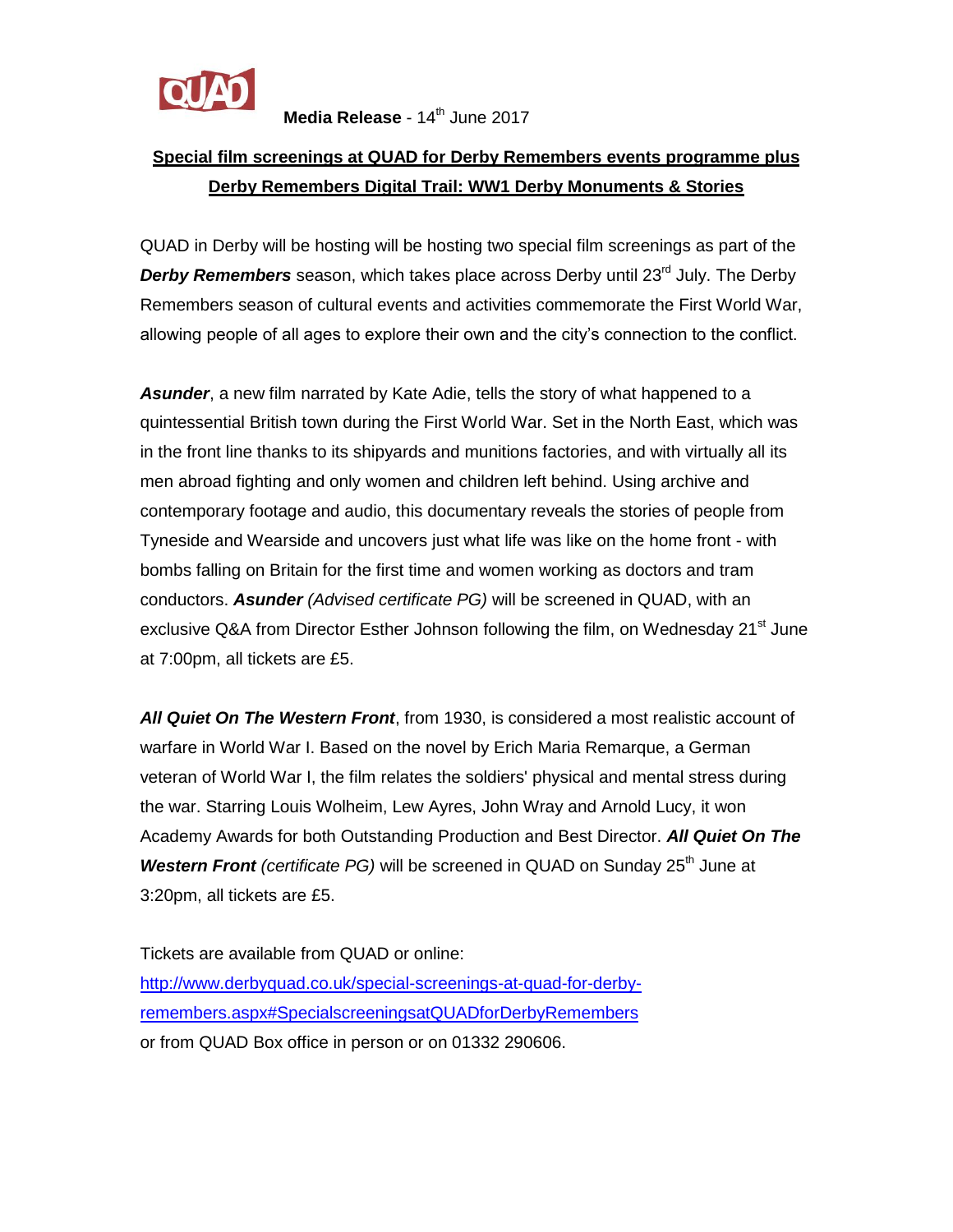



As part of the Derby Remembers events, QUAD has produced a FREE *Derby Remembers Trail APP* for iOS and Android devices (smartphone and tablet). The APP guides you through the streets of Derby to uncover hidden stories from WW1 involving the city and its residents. Following the digital trail automatically unlocks archive photographs and texts about each site that paint a picture of Derby during WW1. The trail covers eleven significant historical and cultural sites in Derby: including the Silk Mill, Déda, Derby Cathedral, Cenotaph, Derby Museum & Art Gallery, QUAD and Royal Crown Derby.

The APP is free and available to download, please visit:<http://bit.ly/derbyremembers>

The full **Derby Remembers** programme can be viewed at the Visit Derby website[.http://www.derbyquad.co.uk/special-screenings-at-quad-for-derby](http://www.derbyquad.co.uk/special-screenings-at-quad-for-derby-remembers.aspx#SpecialscreeningsatQUADforDerbyRemembers)[remembers.aspx#SpecialscreeningsatQUADforDerbyRemembers](http://www.derbyquad.co.uk/special-screenings-at-quad-for-derby-remembers.aspx#SpecialscreeningsatQUADforDerbyRemembers)

> **ENDS Notes to Editors Full list of venues for Derby Remembers Digital Trail: WW1 Derby Monuments & Stories**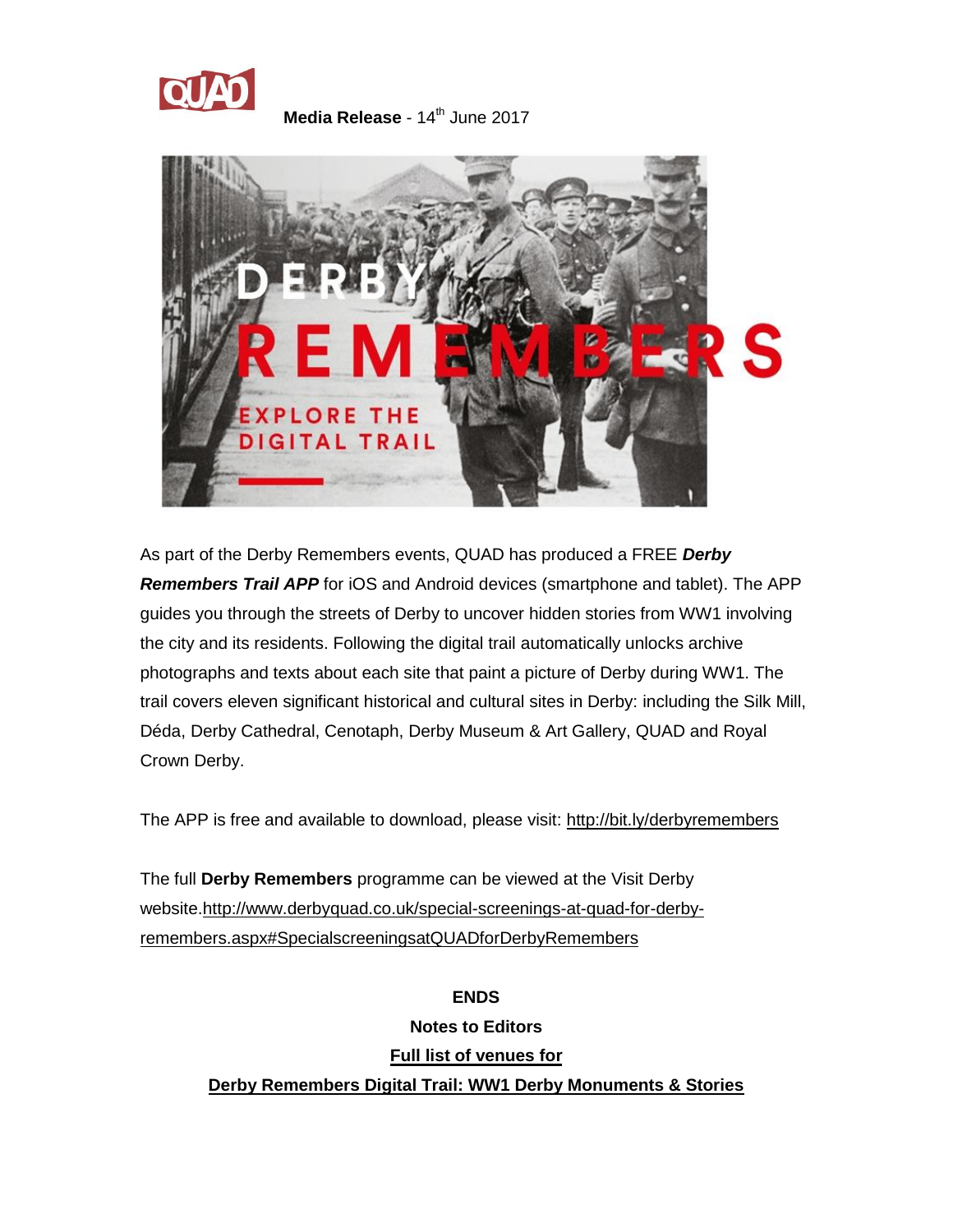

**1. Silk Mill**: *Rolls-Royce Eagle Aero Engine*. Following a request from the Government this engine was developed by Rolls-Royce to power aircraft in WW1.

**2. Derby Cathedral**: Memorial Books of the Derbyshire Yeomanry

**3. Déda & Motor Plus Motorhomes**, Chapel Street. The wandering memorial that was once housed in Déda's building and now permanently on display at the Motor Plus showroom, site of its original home.

**4. Derby Museum & Art Gallery:** *Private George Wilson: The Wooden Cross*. The cross was used to mark the grave of 26269 Private George W Wilson, 16<sup>th</sup> Battalion. The Sherwood Foresters.

**5. Steve Bloomer Memorial, Lock-Up Yard, Derby Market Hall**. Steve Bloomer: Derby County Legend and POW in Germany, 1914.

**6. The Cenotaph, Market Place:** *Private Jacob Rivers – Victoria Cross Recipient for Gallantry.* Plaque near base of Cenotaph in honour of Private Jacob Rivers, an early recipient of the VC, 1<sup>st</sup> Battalion, Sherwood Foresters.

**7. Derby Guild Hall, Market Place:** *Alice Wheeldon – Anti-War Campaigner Derby Guild Hall.* Site of suffragette and anti-war protestor Alice Wheeldon's arraignment for an alleged plot against the Prime Minster, David Lloyd George.

**8. QUAD & Sir Peter Hilton Memorial Garden:** *W. Horace Hoare – The Spy Catcher Mayor*. Sites of the Old Mayor's Parlour – learn about Mayor W H Hoare's spy catching exploits while on holiday in 1915.

9. Local Studies Library, Riverside Chambers, Full Street: Letters Home fromSoldier Bryan

**10. Royal Crown Derby (194 Osmaston Rd, Derby DE23 8JZ):** *The Zeppelin Mark Pots* that survived the infamous Zeppelin attack of 31<sup>st</sup> January 1916, branded with a Zeppelin mark and crescent moon.

**11. Midland Railway War Memorial (Midland Road, next to Midland Hotel)** *Sir Edwin L. Lutyens' cenotaph design* for the fallen of the Midland Railway.

**Derby Remembers Digital Trail Historical consultants**: Dr Mike Galer, Angela Tarnowski, Dr Alex Rock, Peter Seddon, Mark Young, Jacqueline Smith, Keith Venables, Derby People's History.